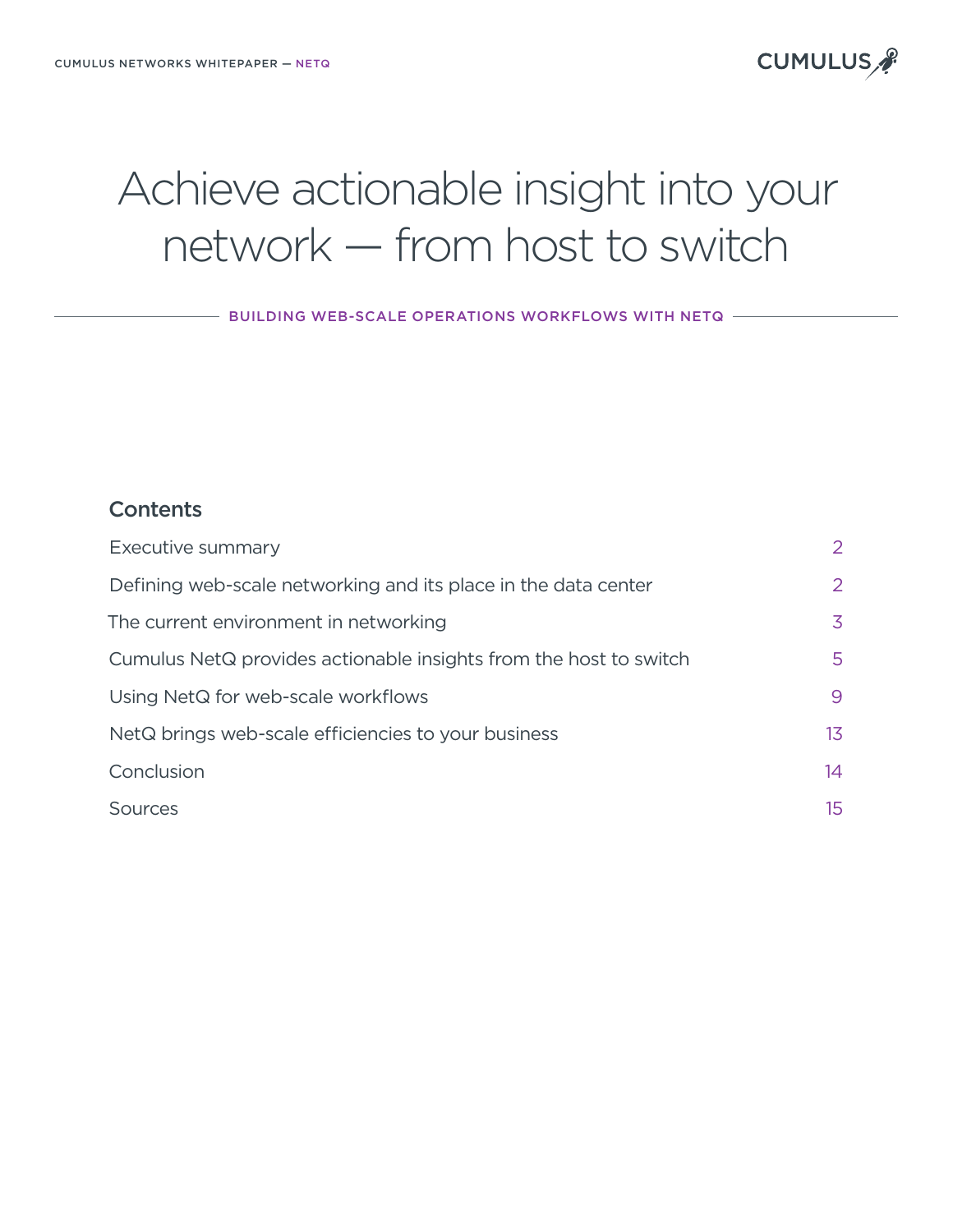<span id="page-1-0"></span>

## Executive summary

As the demand for more scalable network architectures increases, web-scale networking is becoming a popular approach to manage rapidly growing capacity demands and more east-west traffic in public and enterprise clouds.

This movement to web-scale techniques has focused mainly on the configuration and deployment sides of the business, but the operations side has remained unchanged. Cumulus® NetQ is a highly-scalable, modern network operations tool set that provides visibility and troubleshooting of your overlay and underlay network in real-time — bringing web-scale efficiencies to operations.

This paper discusses the current environment in data center network operations, an introduction to Cumulus NetQ, why NetQ is the ideal solution for the modern cloud environment, and how NetQ can be used for a variety of purposes and benefits.

# Defining web-scale networking and its place in the data center

According to Gartner, "Web-scale companies run massive data center networks, but they operate very differently from enterprises. I&O [Infrastructure and Operations] leaders that need to support digital business can use this research [on web-scale principles] to apply appropriate web-scale practices to improve data center network agility while reducing costs." In this 2017 report, Bring web-scale networking principles to your data center,<sup>1</sup> Gartner provides a comprehensive analysis of how web-scale companies differ from a traditional enterprise in terms of data center networking processes and technology.

At Cumulus Networks, we define [web-scale networking](https://cumulusnetworks.com/learn/web-scale-networking-education/) as a modern, architectural approach to infrastructure adhering to a few key principles:

- Open and modular with intelligence in software
- Scalable and efficient
- Simple and repeatable
- Reliable and functional
- Easy to manage

Web-scale networking takes both the philosophical and tactical approaches of webscale giants and brings them to businesses of all sizes. These approaches are founded in automation, scalability, standardized tool sets and disaggregation — allowing for choice and flexibility. One of the key ways businesses adopting web-scale principles increase efficiency is by putting a greater focus on [NetDevOps](https://cumulusnetworks.com/blog/netdevops-networking-methods-with-a-devops-mindset/).

NetDevOps principles emphasize increased collaboration and communication between engineering, operations and the network admin with automation and streamlined processes. This is a critical part of web-scale networking because it helps create efficiency and scalability.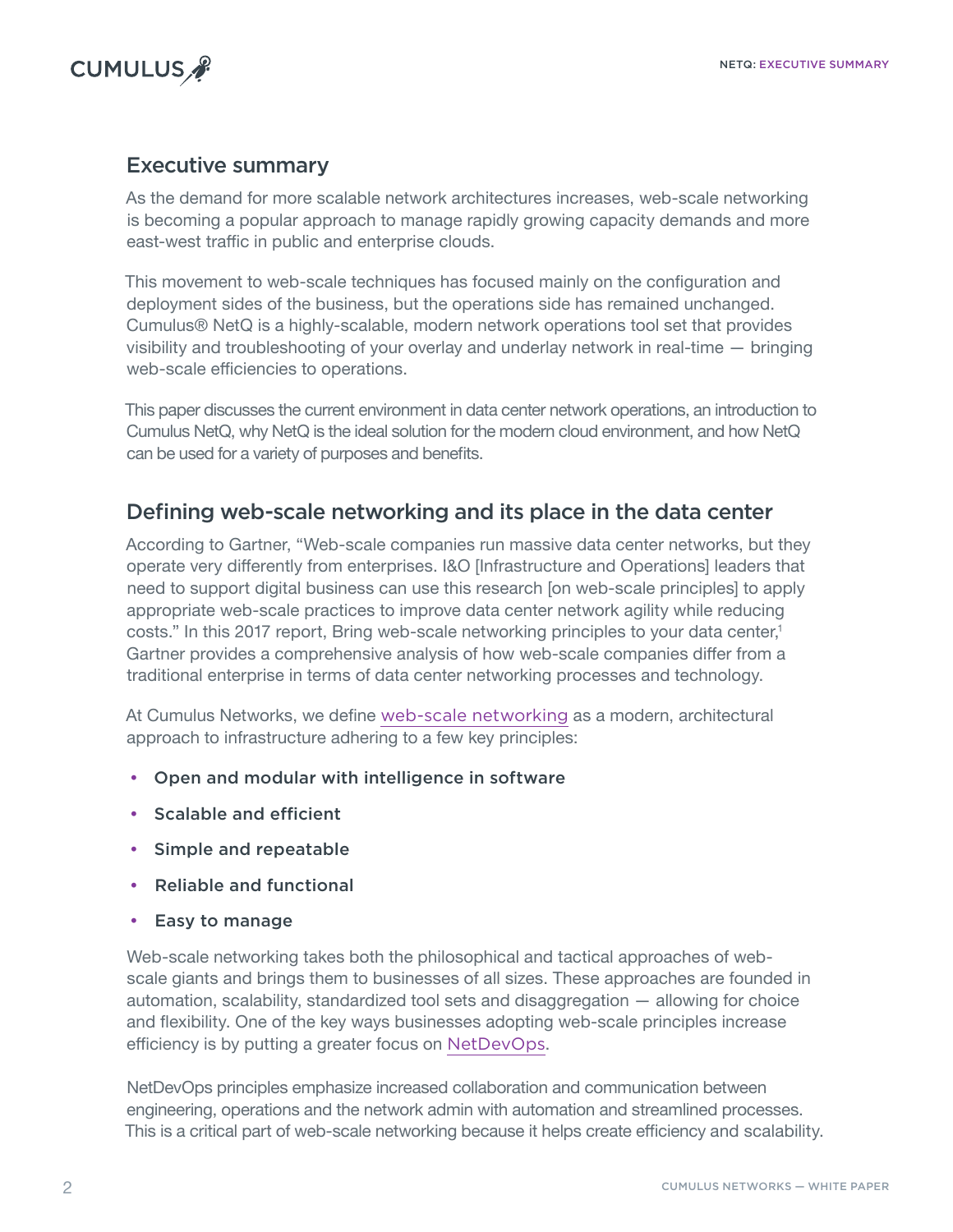<span id="page-2-0"></span>Cumulus Networks has focused on bringing automation, scalability and efficiency to the data center with our best-in-class operating system, Cumulus Linux. Cumulus Linux is designed to make a network engineer's life easier and a CIO's budget more effective thus covering the NetDev part of the equation. But where does the operator come into play? That's where Cumulus NetQ comes in. NetQ brings web-scale efficiencies and operational intelligence to network operations.

Gartner states that "web scalers view network operations through a completely different lens that allows them to achieve levels of scale and availability that are unachievable through standard enterprise practices." NetQ does exactly that.

This operational tool the provides end-to-end actionable insight is designed to help network operators sleep well at night and CIOs to innovate at the speed business demands. Validation within automated rollouts reduces the risk of programmatic configuration changes and helps operators avoid manual deployment errors — one of the main causes of network downtime. Both the CIO and the operator can innovate with peace of mind.

In short, Cumulus Linux brings web-scale efficiencies to designing and building your network, and NetQ extends web-scale benefits to network operations.

# The current environment in networking

Scalability is at the forefront of business demands as companies rapidly increase in size and are required to manage more data, more efficiently. They need to build a network that can change as quickly as the business does, and they need to be able to increase capacity as they grow.

To respond to the evolving industry, many companies have started the web-scale journey by deploying a programmable fabric with automated configuration across an open network infrastructure.

By the year 2020, over 40% of enterprises will have a web-scale networking initiative.<sup>1</sup> In fact, 32% of the Fortune 50 have already adopted Cumulus Networks as their web-scale networking solution.

With automation being the key foundation, web-scale networking offers increased efficiency, supply chain freedom and more control while helping to reduce total cost of ownership. On average, customers who have embraced web-scale IT using Cumulus Linux were able to:

- Deploy up to 95% faster
- Reduce total TCO by 60%
- Reduce CapEx by 45%
- Reduce OpEx by 74%
- Increase the amount of switches per operator from 50 to 2002

**CUMULUS**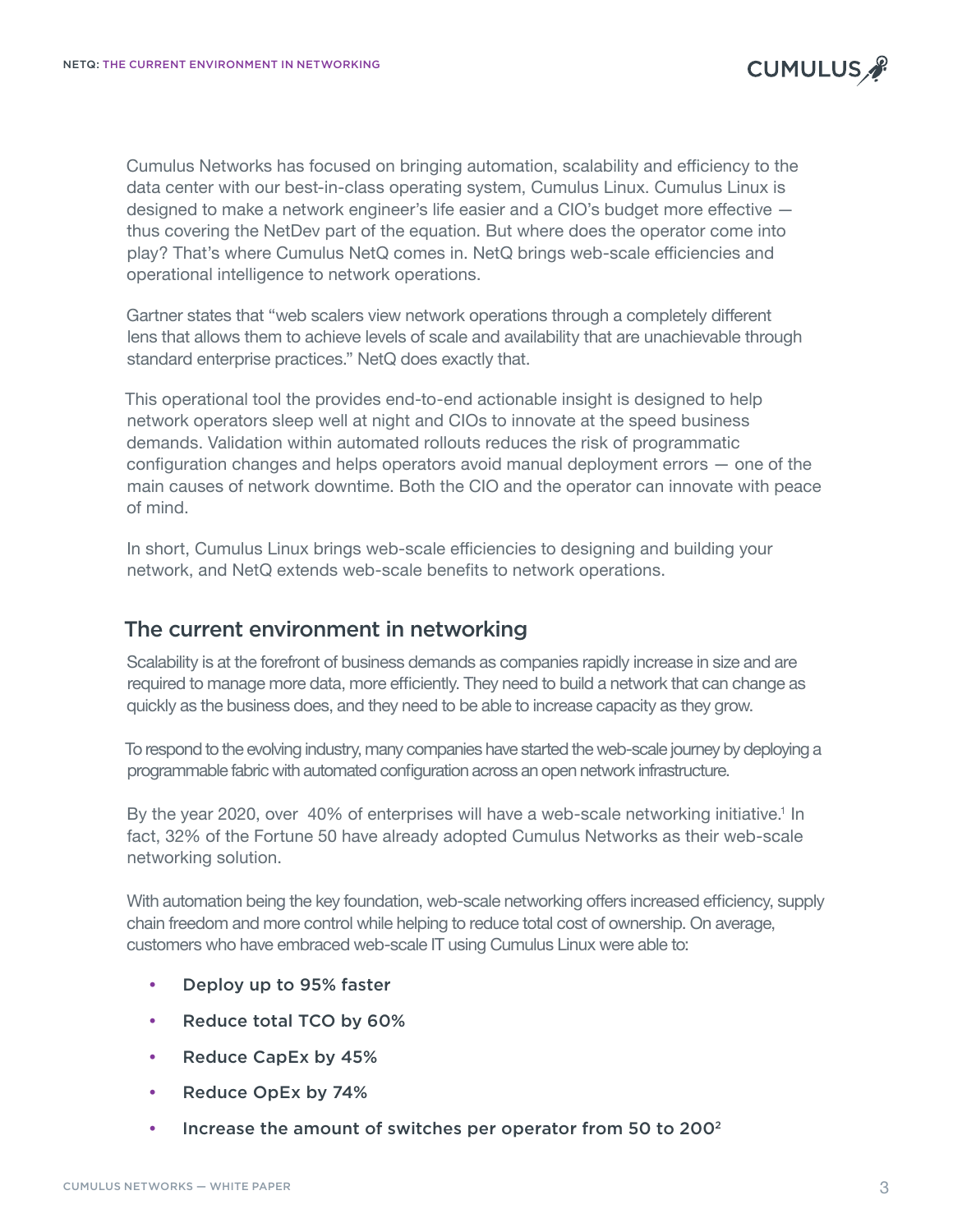

However, these organizations are also facing some unknowns: They are worried about making ad-hoc changes that can disrupt the network, and they can't easily demonstrate network correctness. An even greater concern is that engineers at these organizations avoid making iterative improvements because they fear these changes will cause an outage. They see optimizations as risky and thus innovation is stunted.

Now more than ever before, the network must deliver richer application experiences to customers and connect a rapidly increasing number of users. These applications and services rely on an agile network to deliver compelling, brand building, revenue generating experiences. Yet with the onset of microservices, containers, and virtual machines, changes to the network happen constantly. If there's ever a connection problem, the impact is significant. Trying to identify what went wrong in this virtual, ephemeral network is like trying to find the proverbial needle in a haystack.

Sadly, we still see major application outages because of brittle, burdened networks. Network troubleshooting often requires manual, box-by-box intervention. The stats around network downtime are staggering:

- Network outages occur 5 times each month [Network](https://www.networkworld.com/article/3142838/infrastructure/top-reasons-for-network-downtime.html)  [Computing](https://www.networkworld.com/article/3142838/infrastructure/top-reasons-for-network-downtime.html)
- 80% of time wasted on manual network operations [ONUG](http://blog.apstra.com/eliminate-the-effective-manual-tax-rate)
- "Business lose an estimated \$4 million a year to network downtime" — [Infonetics](http://www.marketwired.com/press-release/infonetics-technology-and-network-downtime-costing-businesses-4-million-a-year-1987946.htm)
- "97% agree that legacy networks can't keep pace with the changing demands of the business" — [HelpNetSecurity](https://www.helpnetsecurity.com/2017/09/21/holding-back-digital-transformation/)
- A typical, mid-sized company could be losing about \$1 million per year because of network downtime, and larger enterprise[s could squander more than \\$60 million](https://sociable.co/business/downtime-blues-what-unexpected-tech-interruptions-cost-businesses/).

The issue is not the mentality of these engineers but rather the fact that traditional tools, such as ping and traceroute, were invented over 20 years ago. They are stuck in the dark ages and are heavily reliant on ancient management protocols and the basic system events that they provide. These tools are highly manual and reactive, they are using a box-bybox approach, and they are unable to match the rate of change that modern web-scale workflows require.

Modern, automated web-scale IT workflows require closed-loop fabric validation and real-time network status updates that keep up with a scaling data center. Organizations need a way to provide real-time fabric status, validate that the fabric behavior represents the desired configurations, and ensure ad-hoc changes don't disrupt the system. In short, they need to ensure the operations side of the business can keep up with their web-scale network. They need a web-scale operations tool.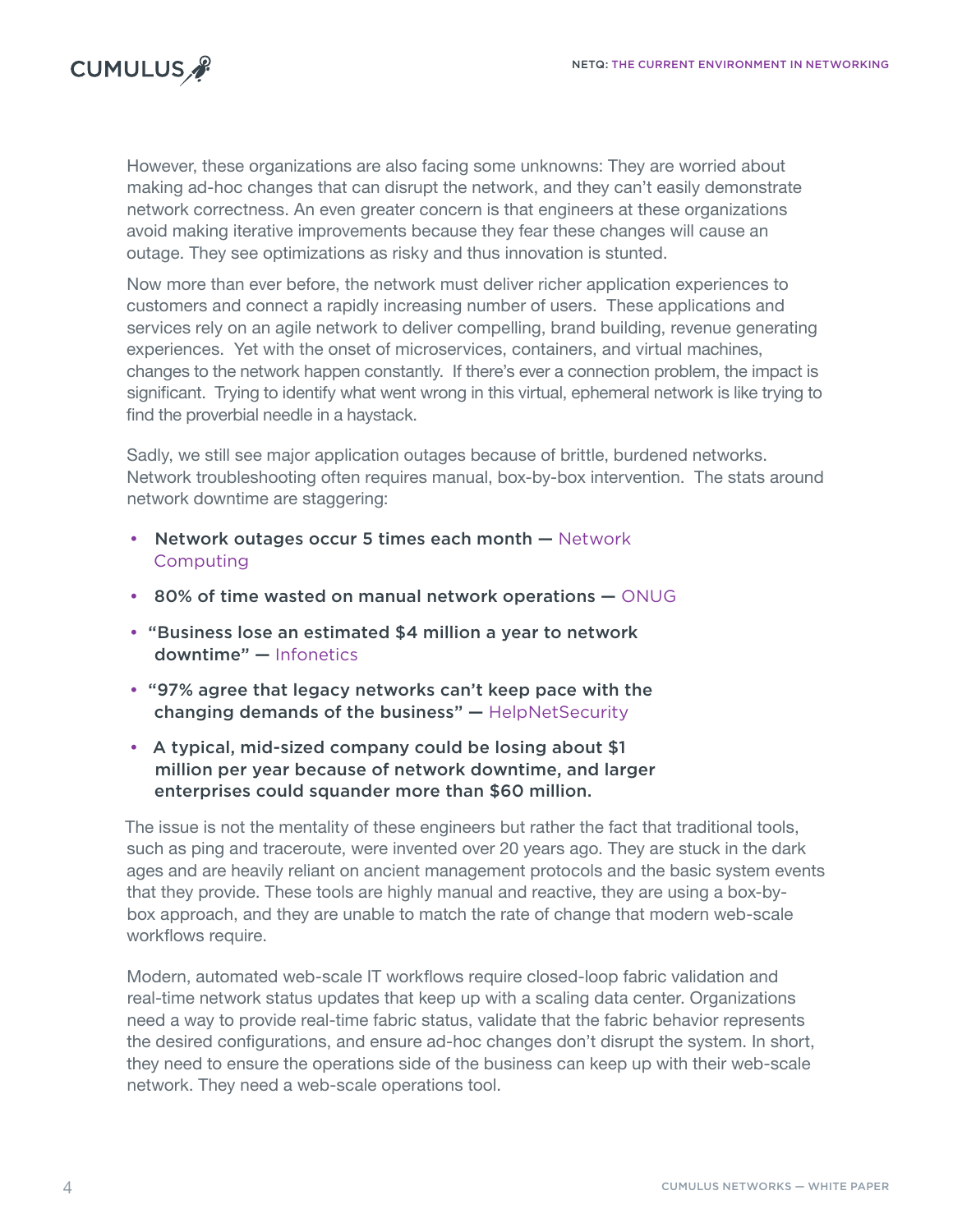<span id="page-4-0"></span>Cumulus® NetQ is a highly-scalable, modern network operations tool set that provides visibility and troubleshooting of your overlay and underlay networks in real-time. NetQ, simplifies adoption of open networking and delivers actionable insights and operational intelligence about the health of your data center — from the container, virtual machine, or host, all the way to the switch and port. In addition, NetQ greatly reduces time-toinnocence by pinpointing and isolating faults caused by network state changes.

NetQ is designed to help give operators the same peace of mind that cloud and network architects and engineers are already experiencing.

## Cumulus NetQ provides actionable insights from the host to switch



**CUMULUS NETQ REAL-TIME TELEMETRY DATA COLLECTION AND DEEP ANALYTICS**

Designed to help operationalize Cumulus Linux, Cumulus NetQ provides actionable insights into every trace and hop in the Linux-based data center—from the container, virtual machine, or host, all the way to the switch and port. The metadata it collects across these elements arms network operations teams with visibility and intelligence into the health of the network, to make sure everything is behaving as intended. As an agentbased telemetry technology, NetQ is designed to run on any Linux operating system or application across the data center — like Ubuntu and RedHat — expanding visibility from the Linux-based switch to the Linux-based hosts and containers.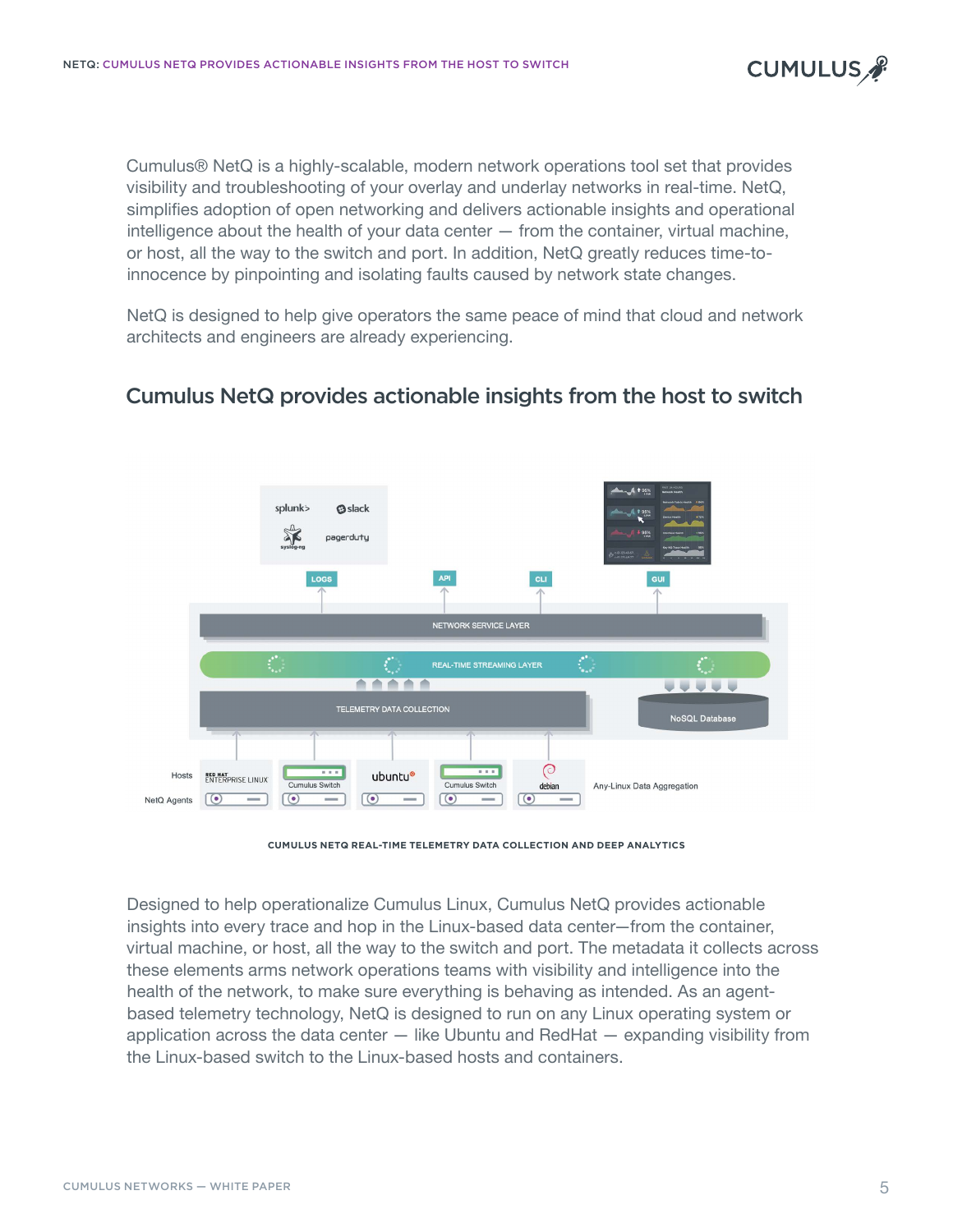

NetQ is unique in this capability since it is the only telemetry agent in the market that is integrated with container orchestrators and the Netlink interface to the Linux Kernel, which provides real-time access to Linux networking events across the routed fabric. NetQ upgrades network operations from a manual, reactive, box-by-box approach to one that is an automated, informed and agile.

With Cumulus NetQ, networks can operate intelligently and scale with ease. Now networking teams can:

- Get actionable insight across the data center stack from the host to the switch
- Validate connectivity before rolling into production and reduce the risk of propagating inaccurate configurations
- Run a single Show, Trace, or Check command to troubleshoot the entire routed network
- Identify container blind spots that would otherwise go unseen with container tracing
- Get alerted about network issues right from Slack, PagerDuty, Spunk and more
- Build a networking operations model that scales seamlessly
- Drastically improve diagnostics methods and time to resolution
- Utilize an extensible, open interface to directly query the metadata NetQ collects using SQL-like commands

The system uses a three-pronged approach to validating networks:

NetQ performs 3 primary functions:

- Data collection: real-time and historical telemetry and network state information
- Data analytics: deep processing of the data
- Data visualization: rich graphical user interface (GUI) for actionable insight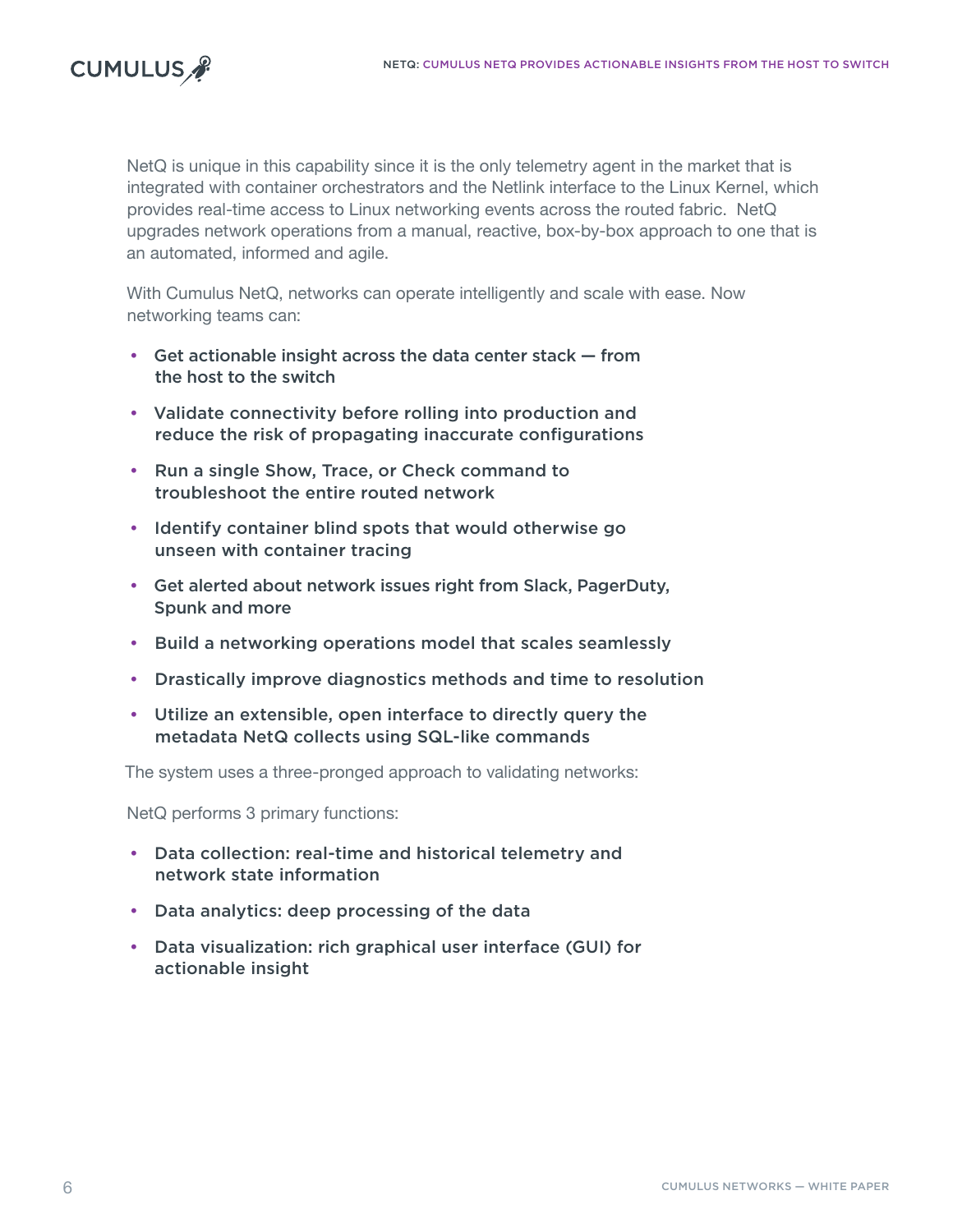

#### GAINING VISIBILITY INTO THE ENTIRE STACK WITH ROBUST VISUALIZATION

The NetQ system comes equipped with agents for Cumulus Linux switches, a telemetry server (VM) and a robust graphic user interface (GUI). The GUI will allow you to visualize your network health, inventory devices, view alarms and more.

| $\equiv$                                                                                                                                                                                                                                                                                                                                                                                                                                                                |                                                                                                    | CUMULUS &                                                        |                                                                                         | <b>HIGH HEALTH</b><br>@<br>Admin                                                        |
|-------------------------------------------------------------------------------------------------------------------------------------------------------------------------------------------------------------------------------------------------------------------------------------------------------------------------------------------------------------------------------------------------------------------------------------------------------------------------|----------------------------------------------------------------------------------------------------|------------------------------------------------------------------|-----------------------------------------------------------------------------------------|-----------------------------------------------------------------------------------------|
| Cumulus Workbench                                                                                                                                                                                                                                                                                                                                                                                                                                                       |                                                                                                    | 暍<br>ø<br>ø<br><b>GLEAR</b><br>take<br><b>DECK</b>               |                                                                                         |                                                                                         |
| Thwentory   Devices<br>Operating Systems                                                                                                                                                                                                                                                                                                                                                                                                                                | <b>III</b> Inventory   Switches<br>FRESH SWITCHES                                                  | <b>PAST 24 HOURS</b><br>Events   Alarms<br>ń<br>(4) TOTAL ALARMS | Events  <br>drive<br>e<br>Types of info                                                 | <b>PAST 24 HOURS</b><br>Network Health<br>Tystem Finanti<br><b>T-Sells</b>              |
| $\begin{array}{c} 0.011 \\ 0.011 \\ 0.011 \\ 0.011 \\ 0.011 \end{array}$<br>$\begin{tabular}{ c c } \hline \rule{.8cm}{.4cm} \rule{.8cm}{.4cm} \rule{.8cm}{.4cm} \rule{.8cm}{.4cm} \rule{.8cm}{.4cm} \rule{.8cm}{.4cm} \rule{.8cm}{.4cm} \rule{.8cm}{.4cm} \rule{.8cm}{.4cm} \rule{.8cm}{.4cm} \rule{.8cm}{.4cm} \rule{.8cm}{.4cm} \rule{.8cm}{.4cm} \rule{.8cm}{.4cm} \rule{.8cm}{.4cm} \rule{.8cm}{.4cm} \rule{.8cm}{.4cm} \rule{.8cm}{.4cm} \rule{.8cm}{$<br>自立<br>œ | <b>FEM</b><br><b>DISTRIBUTION</b><br><b>UNION</b><br>Disk<br>os:<br>ASK<br>Agent<br>cm)<br>License | Detail<br>$\mathbf{r}$<br>Sydem.<br>÷<br>thierline<br>$+4$       | <b>R</b> Units<br>п<br><b>III</b> services<br>Distribution of Info<br>E.<br><b>Nett</b> | ۰<br>Network Service Health<br>7.40%<br>×<br><b>Triarface froath</b><br><b>TEN</b><br>и |
|                                                                                                                                                                                                                                                                                                                                                                                                                                                                         | Plumber                                                                                            |                                                                  |                                                                                         |                                                                                         |

The extensive feature set, including:

- Web-scale networking delivered via elastically scalable framework that parallels the largest tier-1 web-scale cloud companies
- Advanced telemetry collects real-time and historical management data to reduce the time and effort required to resolve network issues.
- Deep analytics provides network-wide protocols, services status and individual device performance details enabling faster issue resolution and increased confidence in the network operation
- Microservices simplifies building and maintaining of applications through modularization, increases productivity, offers flexibility in choosing technologies, and simplifies cloud-based upgrades and bug fixes.Any-Linux data aggregation delivering more data than any other operations tool set, with a view of how the complete set of data impacts the network.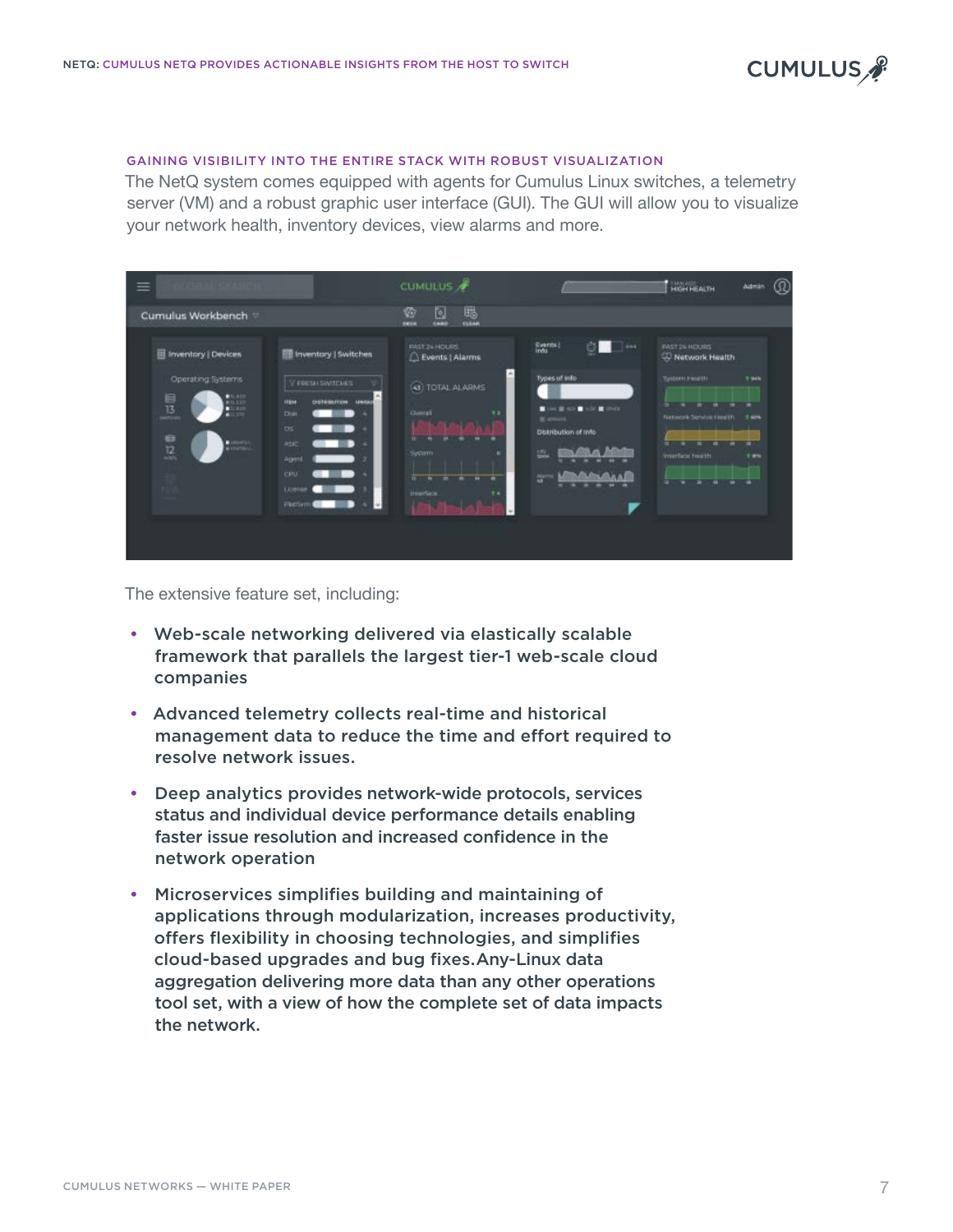

## • User interfaces:

Rich GUI-based interface simplifies operations and increases operator efficiency by quickly highlighting issues through visualizations and alerts to speed their resolution

Seamless integration with third-party software such as Splunk, PagerDuty, Slack and others

#### SOLVING THE OPERATIONS PROBLEM

NetQ is a fabric-validation system designed to bridge the gap between deployment and operations and to give network operators the analytics, telemetry and tools they need to keep the network running optimally and with improved regularly.

Where exactly is the gap? It's in the operations process. The key principles of network operations have remained the same decade after decade. Essentially, a network operator wants to answer two simple questions:

## 1) Can A talk to B?

## 2) Can A talk to B optimally?

Operators use ping and traceroute to test the responsiveness of each node and measure latency. So, when an issue arises in the network, an operator must then log in from one box to another, trying to find the problem one box at a time.

Imagine what this looks like for a second from an operator's perspective. The operator gets a call at two am that there is a performance issue with the network. Half asleep, she grabs some coffee and rushes to the office. From there, she is logging into each box attempting to trace mac-addresses and trying to figure out what caused the issue. This is taking hours and when she finally finds the issue, she has no idea what caused it.

This process is very manual so it can be tedious and slow. Most issues take at least 30 minutes to resolve and can cost up to \$1 million an hour.<sup>3</sup> Operators need a way to quickly find the issue, fix it and ensure it never happens again.

Instead of logging in box by box and piecing information together, NetQ streamlines the process in several ways. NetQ aggregates data from across all Cumulus Linux nodes in a network, so you can query and diagnose issues affecting the whole network faster, analyze outages and discover why switches can't communicate or why the network is performing sub-optimally. NetQ returns a wealth of data about your layer 2 or layer 3 IP network.

What does this mean to your current operations processes? Closed-loop validation. You can prevent mistakes before they get automated in production with fabric validation, get alerted of issues in real time so that you can proactively fix them before the network goes down, and go back in time to run live traces for root cause analysis.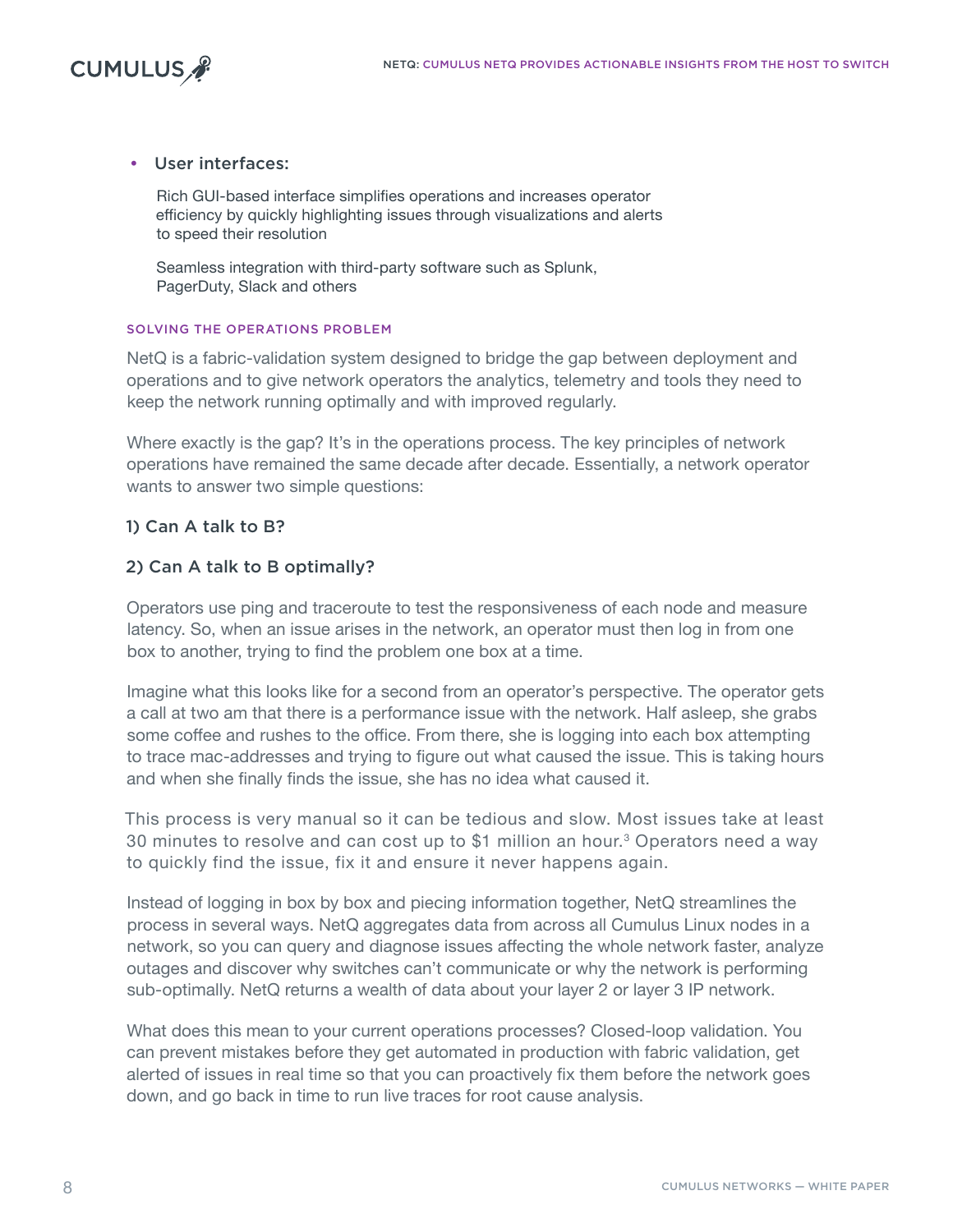<span id="page-8-0"></span>Just like Cumulus Linux, NetQ gives you full freedom of choice and flexibility. Since NetQ works seamlessly with other Linux applications, you can automate this process by including NetQ in your existing automation scripts to help validate the new configuration before deploying it to your network.

NetQ is designed to run on any Linux operating system or application across the data center — like Ubuntu, Cent0S and RedHat — expanding visibility from just the network to the hosts. This allows remote access to all fabric-wide data from anywhere in the data center without logging into the network devices or telemetry VM. Not only does this provide unparalleled visibility, it allows you to delegate network validation to adjacent teams such DevOps or Security Ops (SecOps).

The NetQ Agent works the same whether it's being used on physical servers or in Docker containers. When you install the NetQ Agent in a Docker container, it pulls Docker data as it would pull data from a Cumulus Linux switch. NetQ contains a number of show commands for displaying information about the containers on your network.

In summary, NetQ uses agent-based, telemetry technology to provide actionable insight from the Linux host to the Linux switch. NetQ is preventative, proactive and diagnostic, giving network operations peace of mind that they can reduce, discover and remediate network issues faster than ever before. The following section will cover these three workflows in more detail.



# Using NetQ for web-scale workflows

#### WORKFLOW 1. PREVENTATIVE

With automation, configurations can be easily rolled out at scale. But if the configurations contain an error, you could end up automating an error into production and at scale.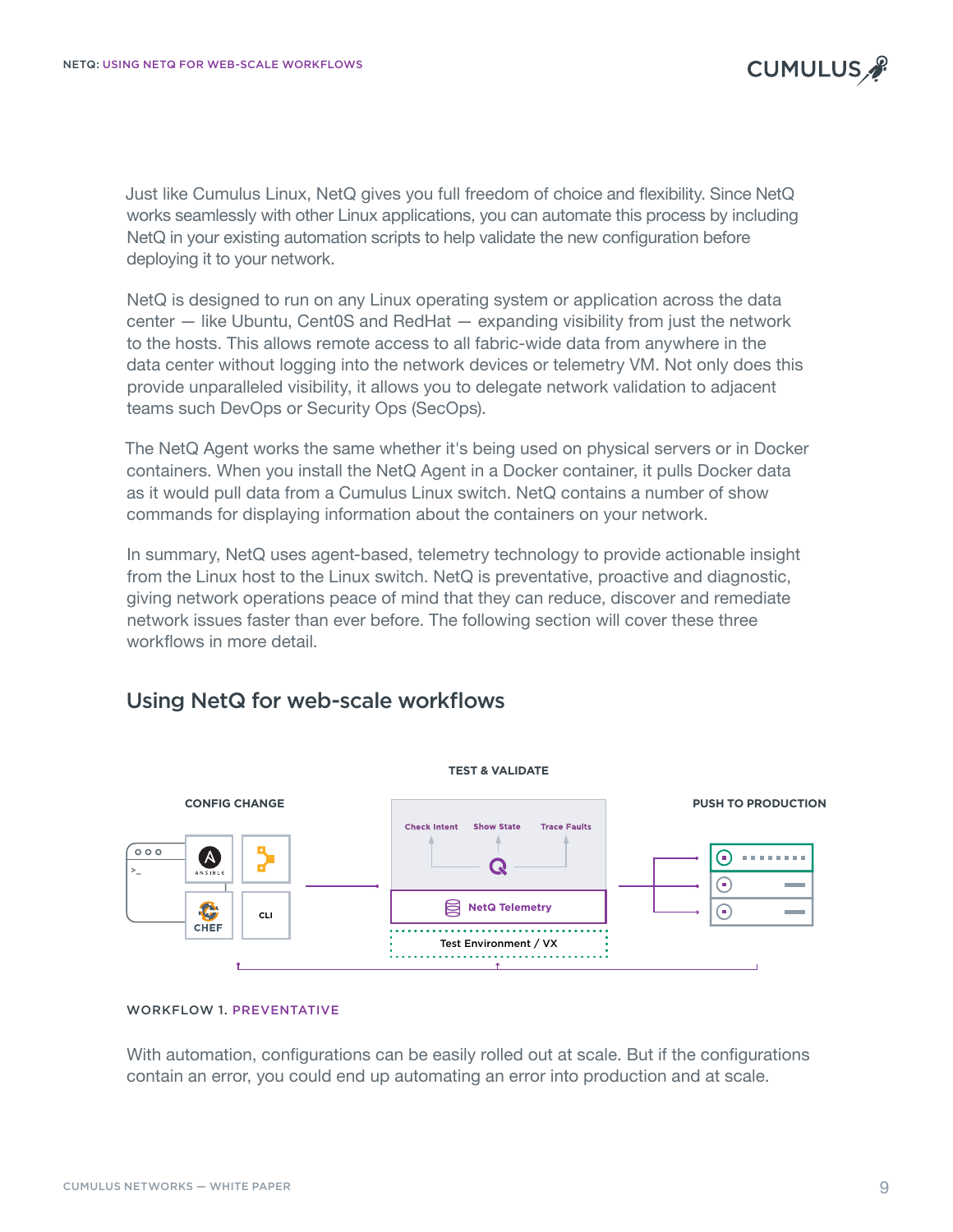

NetQ detects undesired network state when rolling out configurations into production – manually or with an automation tool — so you can quickly rollback to previous configurations in case an error occurs. You'll be able to easily confirm that the configurations accurately represent what the network is intended to do and avoid network downtimes.

From an automation perspective, you are already using tools like Ansible, Puppet and Chef for configuration changes and initial provisioning. Now you can use NetQ commands in those automation scripts to validate that these changes go as expected.

NetQ allows you to move with higher speed and confidence so you can keep up with automation and other web-scale initiatives.

How do I do this? Use "check" & "show" commands in your automation playbook to validate network state prior to making the change in your own virtual environment as well as after config changes have been pushed in production. Rollback config changes or continue based on results.

### PROACTIVE



Network downtime often occurs when there is deviation of intended network state, which is often hard to precisely identify. NetQ provides real-time alerts for intent deviation with precise fault-point detection.

It algorithmically checks for faulty network behavior that results in packet loss or connectivity issues, which is a symptom of network downtime, and then sends real-time alerts to notify users that a network state deviation has occurred and exactly where. This root-cause specificity allows the user to precisely detect network faults and allows for faster remediation time.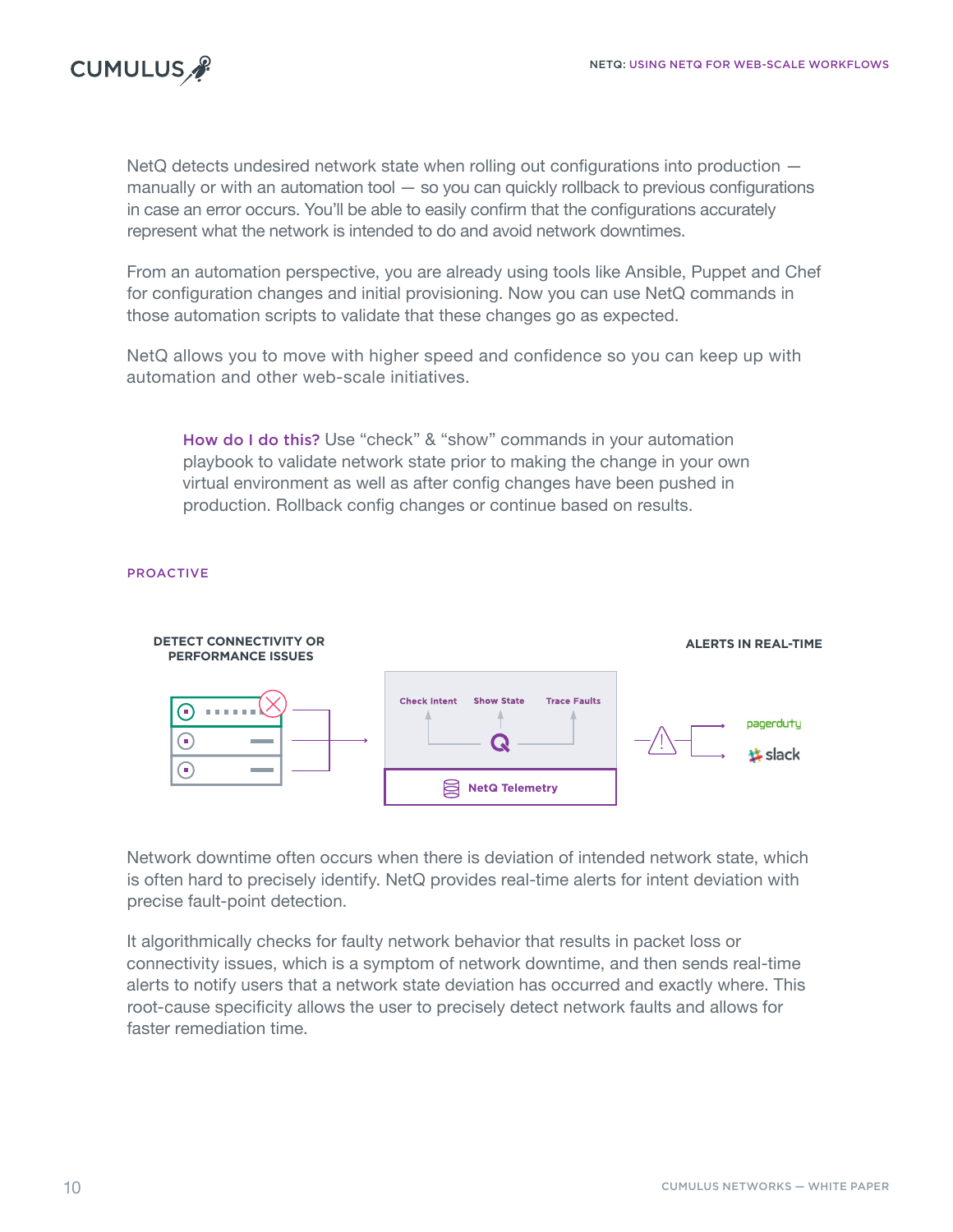

#### WORKFLOW 3. DIAGNOSTIC





Go back in time to replay network state, see the fabric-wide event changelog and find root-cause state deviations. The telemetry server maintains data collected by NetQ agents making fabric-wide events available for analysis. This allows you to replay and analyze network-wide events for better visibility and to correlate patterns.

NetQ not only allows you to replay network-wide events back in time, but also allows for the ability to trace network paths and see network state at a time in the past — just like a time machine. This allows for root-cause analysis and optimization of network configs for the future.

Plus, with NetQ you can delegate access to adjacent teams. That means the network operator, engineers, cloud architects, security operations and DevOps teams all have equal access to information, without perturbing the network. Any specified party can log in to prove the network is good or easily locate the time and place of a fault  $-$  all without risking disruption. You'll simply view a single screen to access telemetry and network state without touching the network.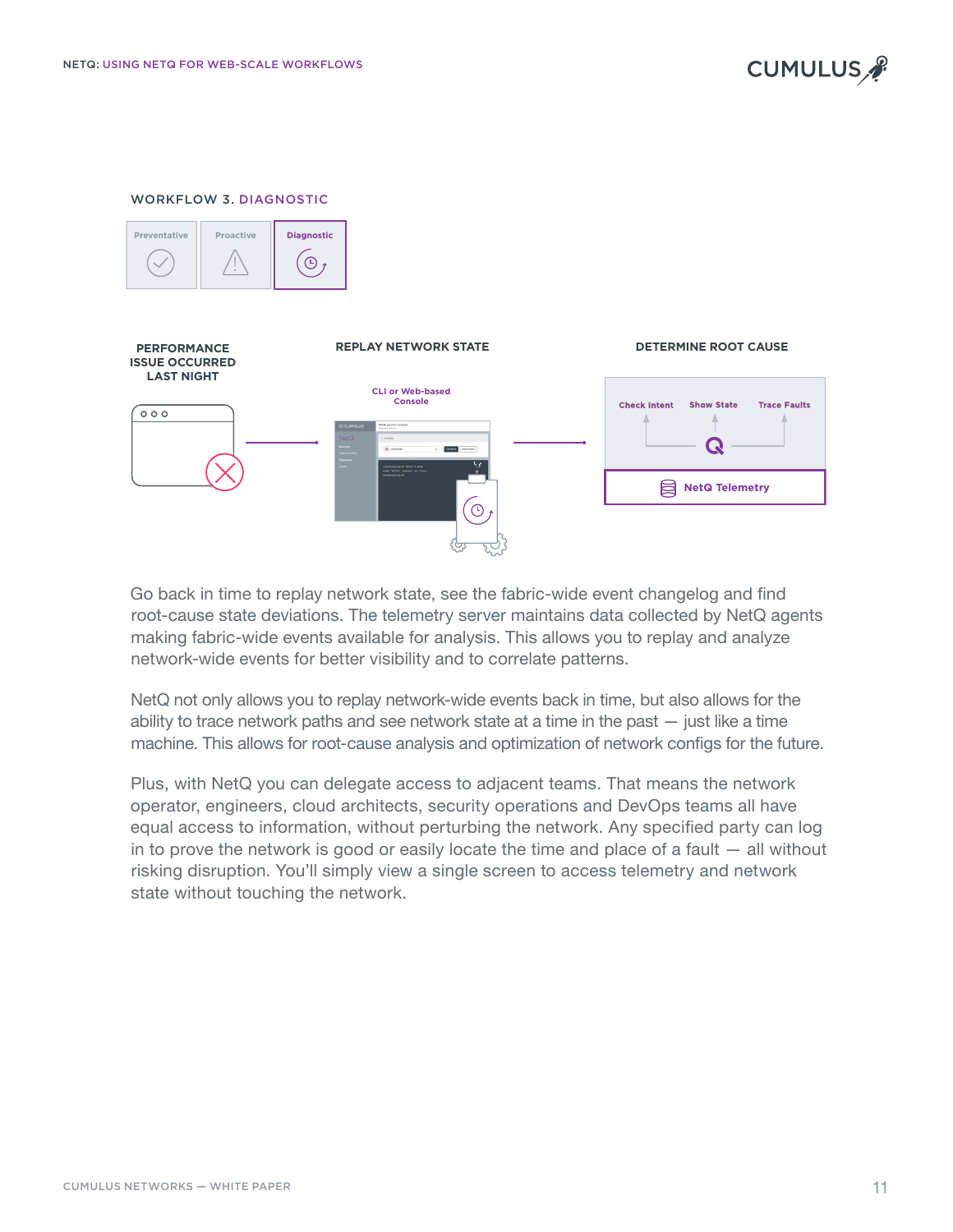

| <b>FABRIC-WIDE CAPABILITIES</b> |                                                                                                                                                                              |                                                                                                                      |  |  |
|---------------------------------|------------------------------------------------------------------------------------------------------------------------------------------------------------------------------|----------------------------------------------------------------------------------------------------------------------|--|--|
|                                 | Intractable fabric-wide questions                                                                                                                                            | <b>NetQ's algorithmic</b><br>solution                                                                                |  |  |
| <b>Host</b>                     | Where is this container located? Open Ports?<br>What image is being used?<br>Which containers are part of this service? How<br>are they connected? ToR Impact on Service?    | show Docker container<br>show Docker container service<br>show Kubernetes deployment<br>trace container connectivity |  |  |
| <b>Overlay</b>                  | Is my overlay configured correctly?<br>Is my control-plane configured correctly?<br>Can A reach B over an overlay/underlay path?                                             | check/show vxlan,<br>check evpn/lnv                                                                                  |  |  |
| L3                              | Is BGP working as expected?<br>Is there a STP loop?<br>Can IP A reach IP B?                                                                                                  | check/show BGP<br>show stp<br>trace I3                                                                               |  |  |
| L <sub>2</sub>                  | Is CLAG configured correctly?<br>Is there a STP loop?<br>Is there a MTU mismatch?<br>How does Mac A reach B?                                                                 | check/show CLAG<br>show stp<br>check/show vlan<br>check mtu<br>trace $\sqrt{2}$                                      |  |  |
| <b>OS</b>                       | Are all switches licensed correctly?<br>Do all switches have NetQ agents running?                                                                                            | check/show cl-license<br>check/show agents                                                                           |  |  |
| <b>Interfaces</b>               | Is my link down? Are all bond links up?<br>What optics am I using? What's the peer for this<br>port? Which ports are empty?<br>Is there a link mismatch? Any links flapping? | show interfaces<br>Check interfaces                                                                                  |  |  |
| <b>Hardware</b>                 | Have any components crashed?<br>What switches do I have in the network?                                                                                                      | check/show sensors<br>show Inventory                                                                                 |  |  |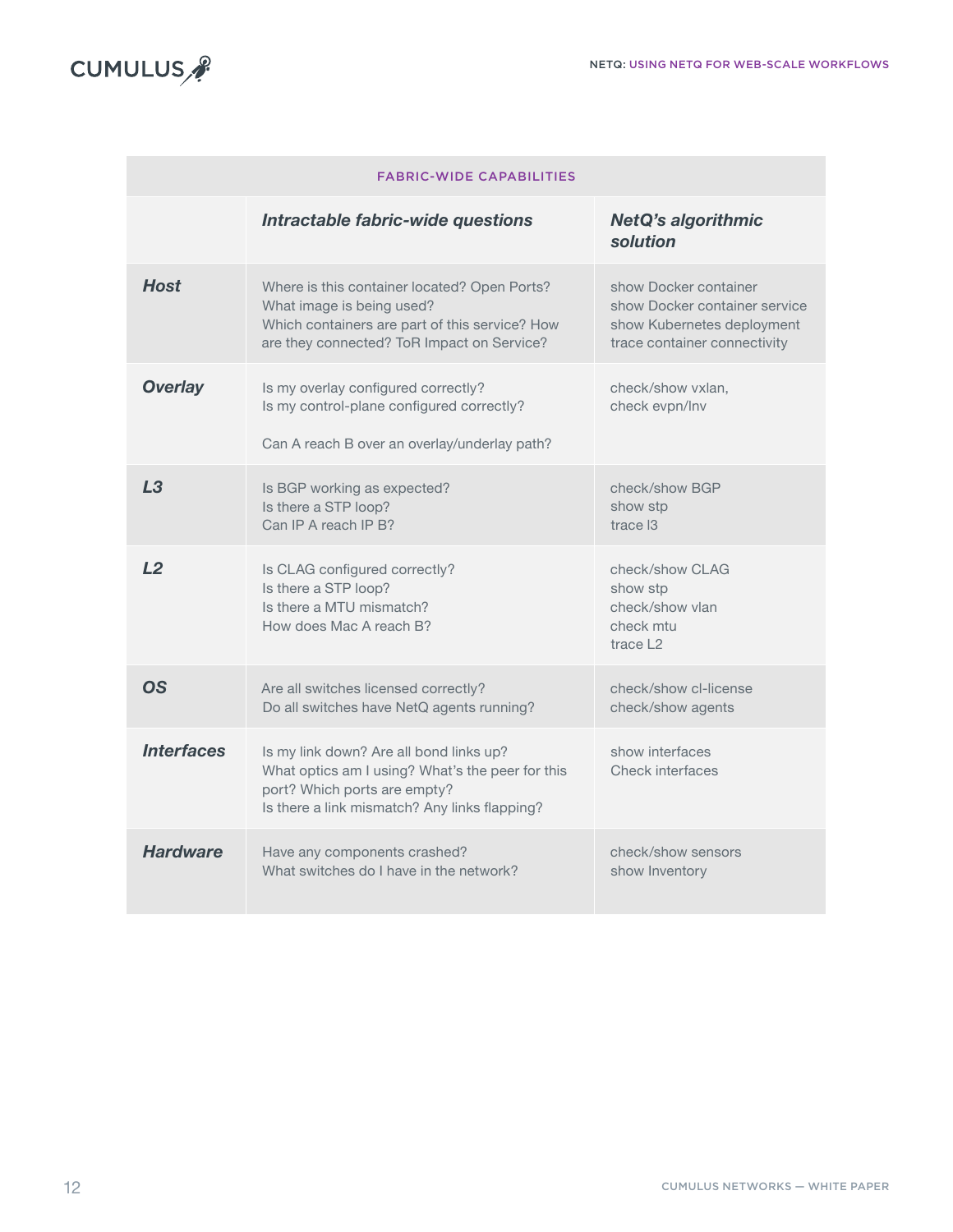

## <span id="page-12-0"></span>NetQ brings web-scale efficiencies to your business

NetQ completely streamlines network validation using fabric-wide telemetry. This industryfirst visibility and efficiency brings a variety of business benefits to your organization. Because NetQ is algorithmic and can be configured to work with your existing automation tools, operating workflows are streamlined — reducing costs and limiting risk. The operator enjoys a new sense of confidence and peace of mind using simplified check, show and trace commands, and the organization becomes more productive as other team members easily log in to analyze the network without risking disruption. This closed-loop validation offers efficiencies in preventive, proactive and diagnostic workflows, offering your business the following benefits:

- Simplified scaling of Cumulus Linux
- Open, disaggregated network
- Speed mean-time-to-innocence
- Maximize flexibility and control
- Reduce OpEx
- Remove complexity
- Reduce downtime
- Increase productivity

There are a variety of ways that NetQ can be implemented in order to streamline your operations and take the next step in web-scale networking. In addition to seamless integration with Cumulus LInux, NetQ is designed to run on any Linux operating system or application across the data center — like Ubuntu, CentOS and RedHat — expanding visibility from just the network to the hosts. Just like Cumulus Linux, NetQ gives you full freedom of choice and flexibility.

We've also seen that NetQ will benefit a variety of employees. First and foremost, the network operator will be able to avoid mistakes before they are automated, resolve issues faster, analyze with complete visibility how issues were created, elevate issues seamlessly and get alerted proactively. In addition to the operator, the cloud admin will get a unified view of the entire data center network and the devops/sysadmin will be able to integrate with existing CI/CD tools and be able to access comprehensive network information without actually touching the network (limiting risk and maximizing resources).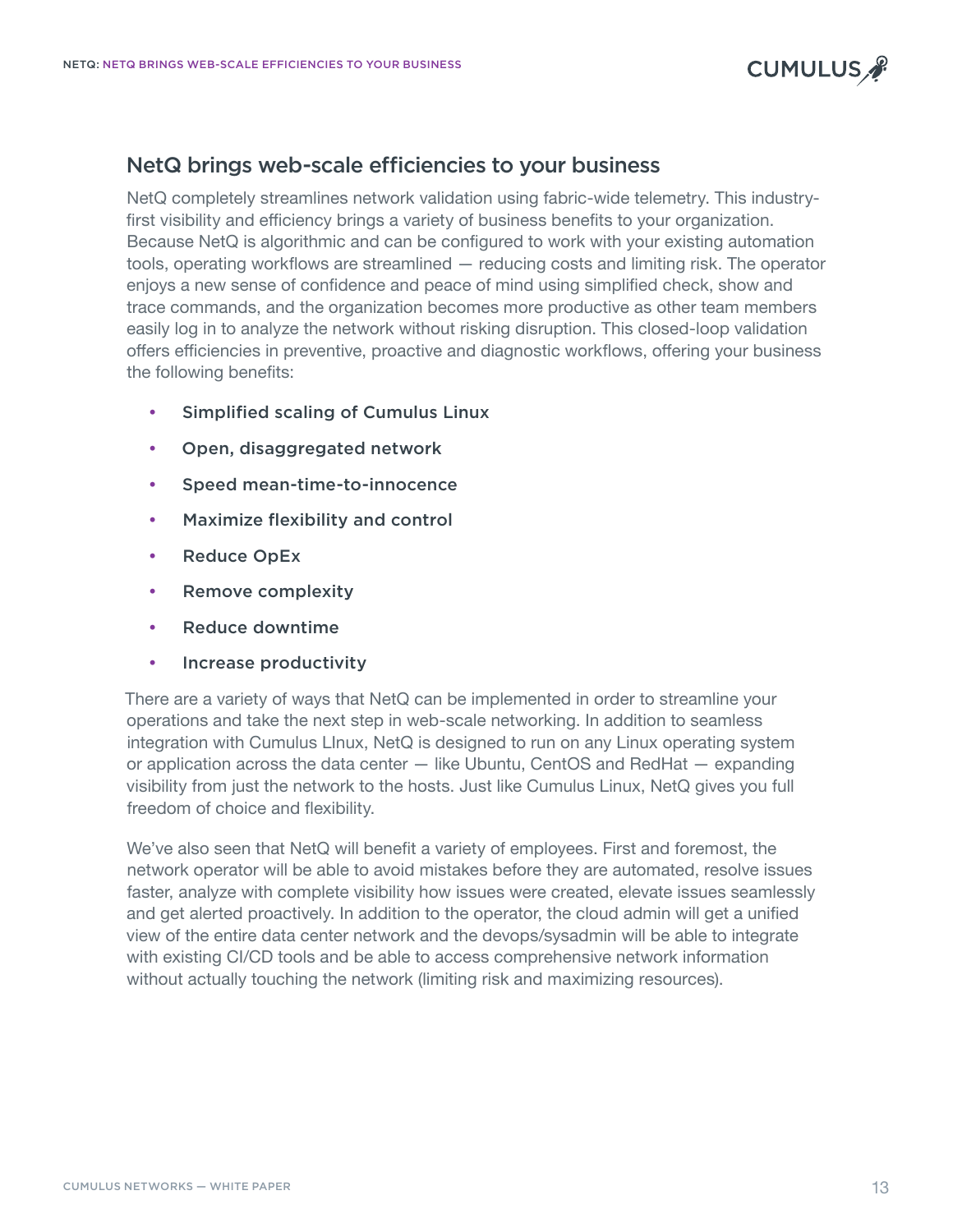<span id="page-13-0"></span>

# **Conclusion**

As data center networks adopt web-scale principles, they've become more scalable, agile and efficient than ever before. With these modern networks becoming faster and more automated, network operations need to keep up with the speed of automation. Network architects and operators need to be able to optimize configurations without worrying about risk so the organization can continually innovate and scale.

The traditional, manual operations process cannot keep up with the speed of automation and web-scale initiatives come to a grinding halt. With NetQ, operation teams can now monitor and manage the network at the speed your business demands.

NetQ enables web-scale agility by algorithmically answering tedious, intractable questions with infrastructure-wide correlations for precise fault-point detection. This closed-loop validation application can reduce downtime and improve network efficiency. NetQ is:

NetQ performs 3 primary functions:

- Data collection: real-time and historical telemetry and network state information
- Data analytics: deep processing of the data
- Data visualization: rich graphical user interface (GUI) for actionable insight

With Cumulus Linux and NetQ, we are bringing web-scale efficiencies to designing, building and operating your network.

Interested in trying NetQ? Schedule a free demo at [cumulusnetworks.com/products/](http://cumulusnetworks.com/products/netq) [netq](http://cumulusnetworks.com/products/netq) or simply contact your [dedicated sales representative](mailto:sales@cumulusnetworks.com).